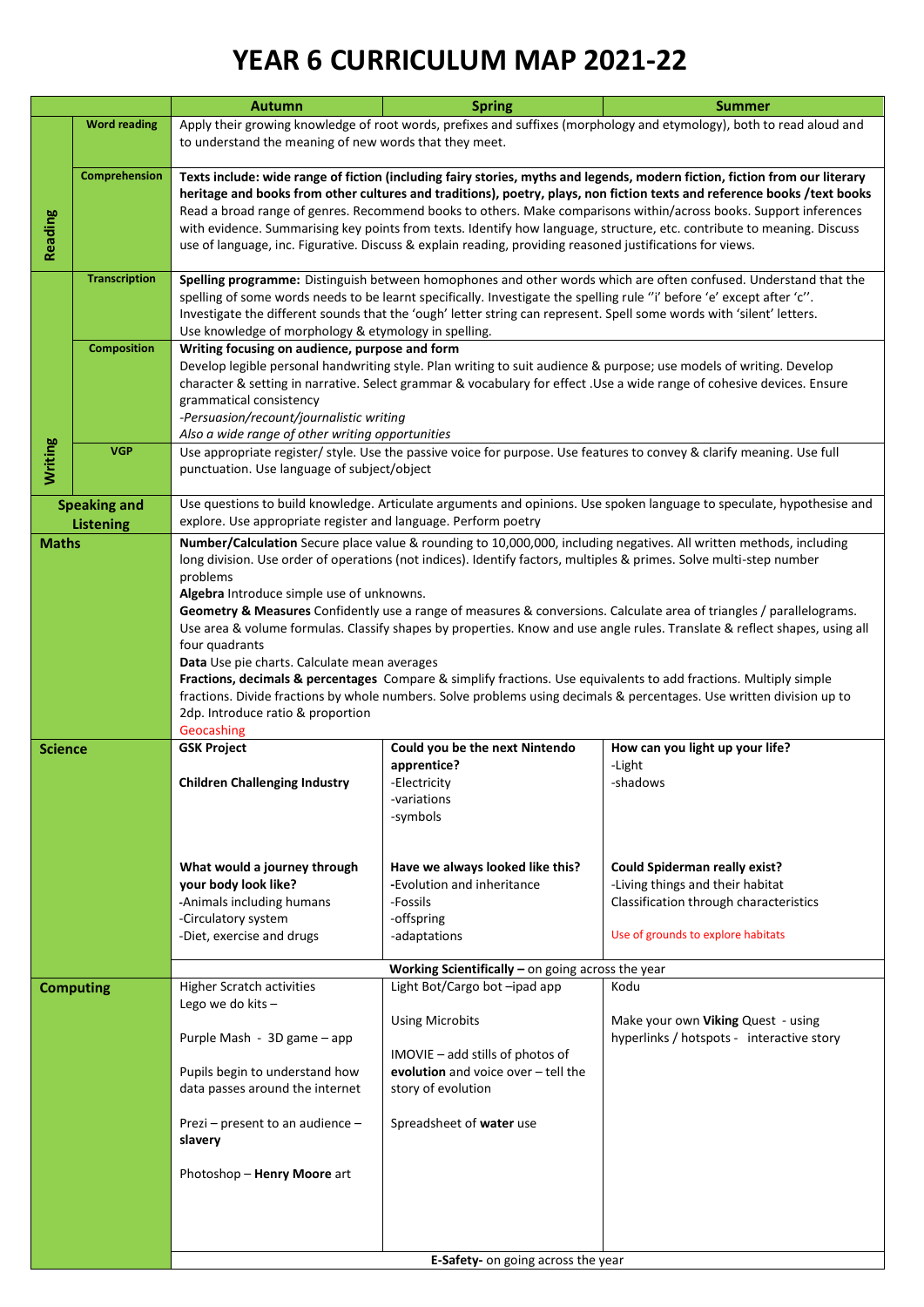| <b>History</b>        | Why should<br>the world be<br>ashamed of<br>slavery?<br>-A study of and<br>aspect of<br><b>British history</b><br>that extends<br>pupils<br>knowledge<br>beyond 1066<br><b>Article 32</b><br>(Child Labour)<br>Article 35<br>(Abduction and<br>trafficking)<br>Article 12<br>(Respect views of<br>the child) |                                                                                                                                               | Were the<br><b>Vikings always</b><br>victorious and<br>vicious?<br>-Viking Raids<br>-Edward the<br>Confessor<br>Reconstruct<br><b>Viking raids using</b><br>adventure forest |                              |                                                                     |                                                                                                                                                                                                 |
|-----------------------|--------------------------------------------------------------------------------------------------------------------------------------------------------------------------------------------------------------------------------------------------------------------------------------------------------------|-----------------------------------------------------------------------------------------------------------------------------------------------|------------------------------------------------------------------------------------------------------------------------------------------------------------------------------|------------------------------|---------------------------------------------------------------------|-------------------------------------------------------------------------------------------------------------------------------------------------------------------------------------------------|
| Geography             |                                                                                                                                                                                                                                                                                                              | What on<br>earth is<br>happening to<br>our world?<br>-Cause and<br>effect of<br>Climate<br>change -<br>world Biomes<br>- natural<br>resources |                                                                                                                                                                              |                              |                                                                     | I'm a Year 6 pupil,<br>can you get me out<br>of here?<br>-8 point of a compass<br>-4 figure grid<br>reference<br>-OS maps<br>-wider world -Local<br>fieldwork<br>Geocashing<br><b>OAA</b> games |
| <b>Design</b>         |                                                                                                                                                                                                                                                                                                              |                                                                                                                                               | Geographical skills and fieldwork - on going across the year                                                                                                                 |                              |                                                                     |                                                                                                                                                                                                 |
| <b>Technology</b>     | <b>Textiles</b><br>-Waistcoats                                                                                                                                                                                                                                                                               |                                                                                                                                               | <b>Structures</b><br>-Playgrounds                                                                                                                                            |                              | <b>Digital World</b><br>-Navigating the world                       |                                                                                                                                                                                                 |
|                       |                                                                                                                                                                                                                                                                                                              |                                                                                                                                               |                                                                                                                                                                              |                              |                                                                     |                                                                                                                                                                                                 |
| <b>Art and Design</b> | Photography<br>-composition, colour, line                                                                                                                                                                                                                                                                    |                                                                                                                                               | Make my voice heard<br>-graffiti, drawing, painting,<br>sculpture                                                                                                            |                              | <b>Still life</b><br>-composition of special object                 |                                                                                                                                                                                                 |
|                       |                                                                                                                                                                                                                                                                                                              |                                                                                                                                               | Create sketchbooks to record observations                                                                                                                                    |                              |                                                                     |                                                                                                                                                                                                 |
| <b>Music</b>          | How does music bring us<br>together?<br>Developing Melodic Phrases<br>How does music connect us<br>with our past?<br>Understanding structure and<br>form                                                                                                                                                     |                                                                                                                                               | How does music improve our<br>world?<br>Gaining confidence through<br>performance<br>How does music teach us about<br>our community?<br>Exploring notation further           |                              | How does music shape our way of life?<br>Using chords and structure |                                                                                                                                                                                                 |
| <b>MFL</b>            | All about me                                                                                                                                                                                                                                                                                                 |                                                                                                                                               | <b>Celebrations</b>                                                                                                                                                          |                              | <b>The Four Friends</b>                                             |                                                                                                                                                                                                 |
|                       | <b>Songs and Games</b>                                                                                                                                                                                                                                                                                       |                                                                                                                                               | <b>Portraits</b>                                                                                                                                                             |                              | <b>Growing Things</b>                                               |                                                                                                                                                                                                 |
| P.E.                  | Games<br>Wide attack<br>Dance<br>Making the<br>grade                                                                                                                                                                                                                                                         | Games<br>Grid/tag rugby<br><b>Gymnastics</b><br>Group<br>Dynamics<br><b>OAA</b><br>Residential                                                | <b>Gymnastics</b><br>Assessing Level 4/5<br>Unit 6 Tasks 1 and 2                                                                                                             | <b>Games</b><br>Zone Rounder | <b>Cricket</b>                                                      | <b>Athletics</b><br>Distance Challenge<br>Swimming                                                                                                                                              |